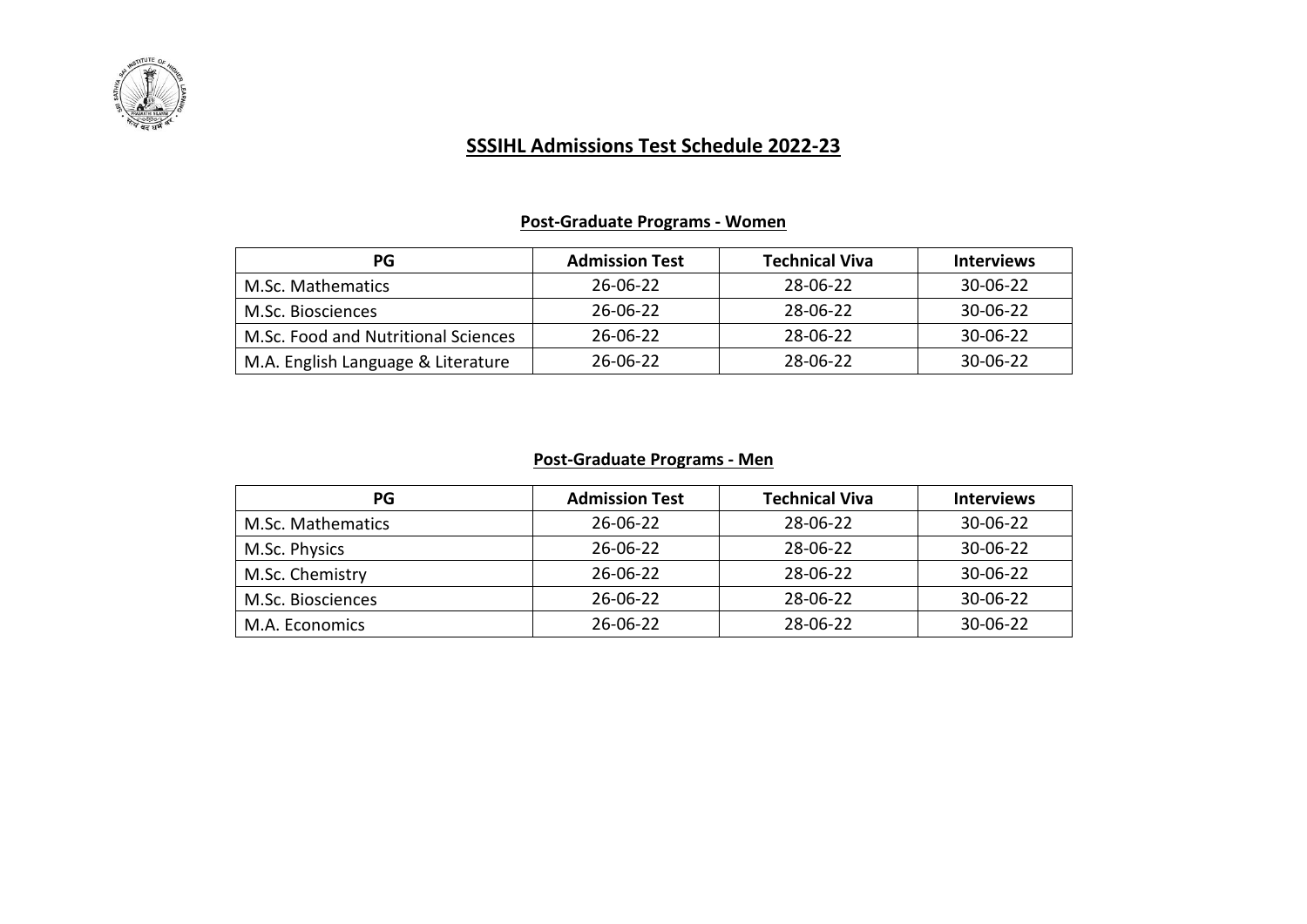

#### **Professional Programs – Women**

| Professional | <b>Admission</b><br>Test | <b>Technical Viva/Group</b><br>Discussion/Other evaluative tests | <b>Interviews</b> |
|--------------|--------------------------|------------------------------------------------------------------|-------------------|
| B.Ed.        | $25 - 06 - 22$           |                                                                  | 28-06-22          |
| M.B.A.       | 28-06-22                 | 30-06-22                                                         | 02, 03 July 2022  |

### **Professional Programs – Men**

| Professional                                                              | <b>Admission</b><br><b>Test</b> | <b>Technical Viva/Group</b><br>Discussion/Other evaluative tests | <b>Interviews</b>        |
|---------------------------------------------------------------------------|---------------------------------|------------------------------------------------------------------|--------------------------|
| M.Tech. Computer Science<br>M.Tech. Optoelectronics<br>and Communications | $26 - 06 - 22$                  | 29-06-22                                                         | 30 June, 01 July<br>2022 |
| M.B.A.                                                                    | 28-06-22                        | 30-06-22                                                         | 02, 03 July 2022         |